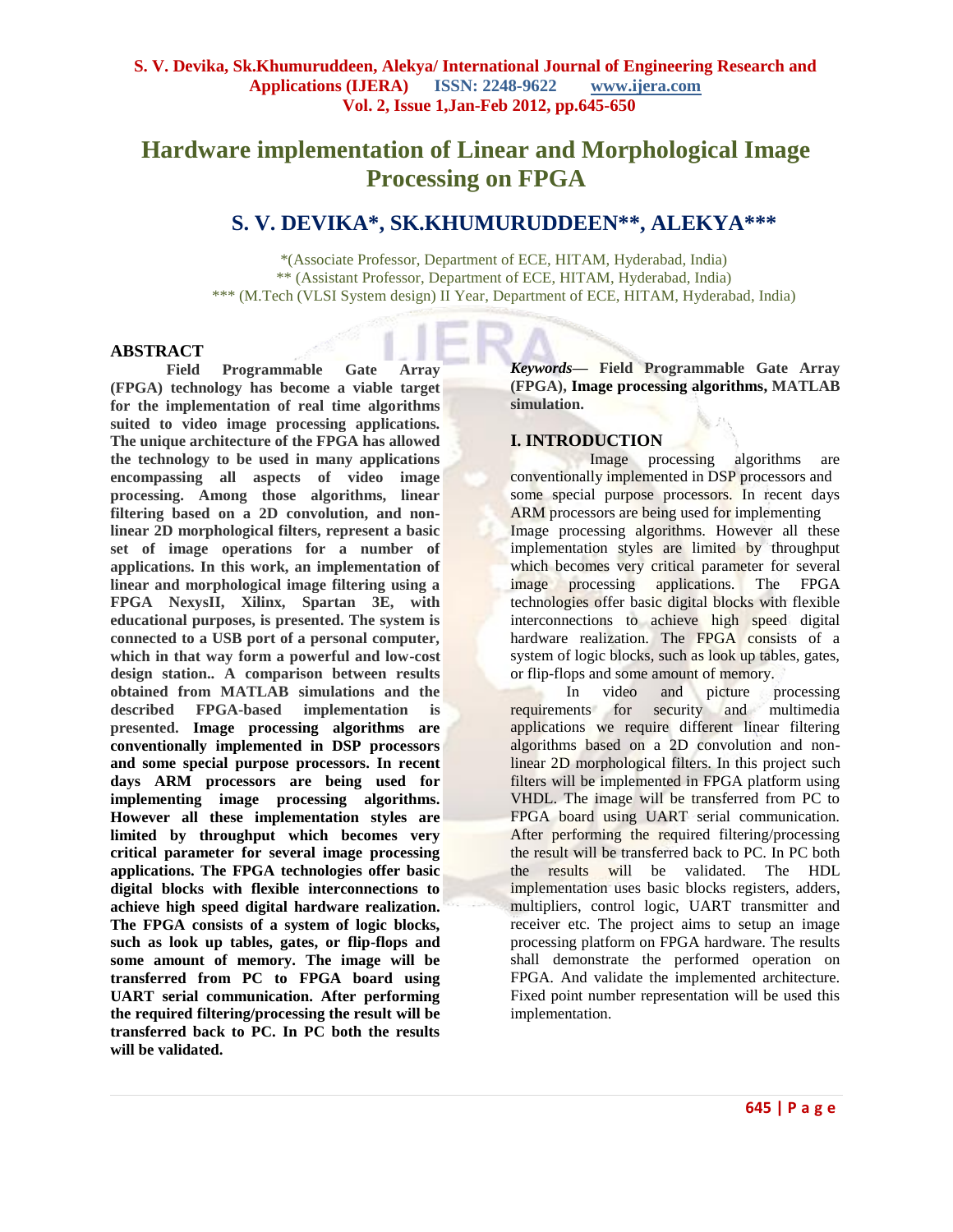# **II. MORPHOLOGICAL OPERATIONS:**

Mathematical morphology is a geometric approach to non linear image processing that was developed as a powerful tool for shape analysis in binary and gray scale images Morphological operators are defined as combinations of basic numerical operations taking place over an image A and a small object B, called a structuring element. B can be seen as a probe that scans the image and modifies it according to some specified rule. The shape and size of B, which is typically much smaller than image A, in conjunction with the specified rule, define the characteristics of the performed process. Binary mathematical morphology is based on two basic operators: Dilation, and erosion. Both are defined in terms of the interaction of the original image A to be processed, and the structuring element B. Morphological dilation is defined as the set union of the objects A obtained after the translation of the original image for each coordinate pixel b in the structuring element B. The Morphological operations are:

#### **i) Negative Image Operation:**

 The data from UART receiver is given to Module which performs negative operation, pixel information in the form of 8 bit is taken as input in the form of gray scale format, that information is subtracted from maximum pixel value (i.e. 255 or X"FF") resultant value is given as the output.

#### **ii) Contrast Stretching Operation:**

The data from UART receiver is given to Module which performs Contrast Stretching Operation. pixel information in the form of gray scale coded format, firstly the pixel information is given to the encoder (Comparator) which compares information (pixel) with pre-defined value(they are represented in diagram these value are in hexadecimal) and select which type of operation to Carry out and provides information to those block,data is processed according to the logic in that block and generates the output given to the adder structure which work as a OR gate operation and generates pixel information. This technique is specially developed to implement on FPGA's only for Contrast Stretching.

#### **iii) Dilation Operation:**

The data from UART receiver is given to Module which performs Dilation. Pixel information as in gray scale coded format. Pixel information must be stored into rows for this row\_cel will take care of it. Row contains Data banks which is equal to the dimensions (only width) of the image. Row cel first select first row and stores information (pixel value) in it after first row is full i.e. it is end of the image of first line then the row\_cel select row 2 for filling of the data if row 2 is full then goes to row3 after completing the row 3 it go for the row 1 and the process will continue. Row\_cel will select row simultaneously till the image is complete. The data in row 1 columns 1,2 and 3 pixel which pixel is maximum will be selected in the same manner row 2 and row 3 maximum pixel value is selected from these three maximum is given to max4 in max4 resultant will be maximum of all three maximum of rows, that resultant is taken as output. This is forced on to the UART transmitter section.

#### **iv) Erosion Operation:**

The data from UART receiver is given to Module which performs erosion. Pixel information as in gray scale coded format is taken as input. Pixel information must be stored into rows for this row cel will take care of it. Row contains Data banks which is equal to the dimensions (only width) of the image. Row cel first select first row and stores information (pixel value) in it after first row is full i.e. it is end of the image of first line then the row cel select row 2 for filling of the data if row 2 is full then goes for row 3 after completing the row 3 it go for the row 1 and the process will continue. Row cel will select row simultaneously till the image is complete. The data in row 1 columns 1,2 and 3 pixel which ever pixel is minimum will be selected, in the same manner row 2 and row 3 minimum pixel value is selected from these three minimum is given to min4, min4 resultant will be minimum of all three minimum of rows, that resultant is taken as output.

#### **v) Opening Operation:**

The data from UART receiver is given to Module which performs erosion. Pixel information as in gray scale coded format is taken as input. Pixel information must be stored into rows for this row\_cel will take care of it. Row contains Data banks which is equal to the dimensions (only width) of the image. Row cel first select first row and stores information (pixel value) in it after first row is full i.e it is end of the image of first line then the row\_cel select row 2 for filling of the data if row 2 is full then goes to row 3 after completing the row 3 it goes to the row 1 and the process will continue.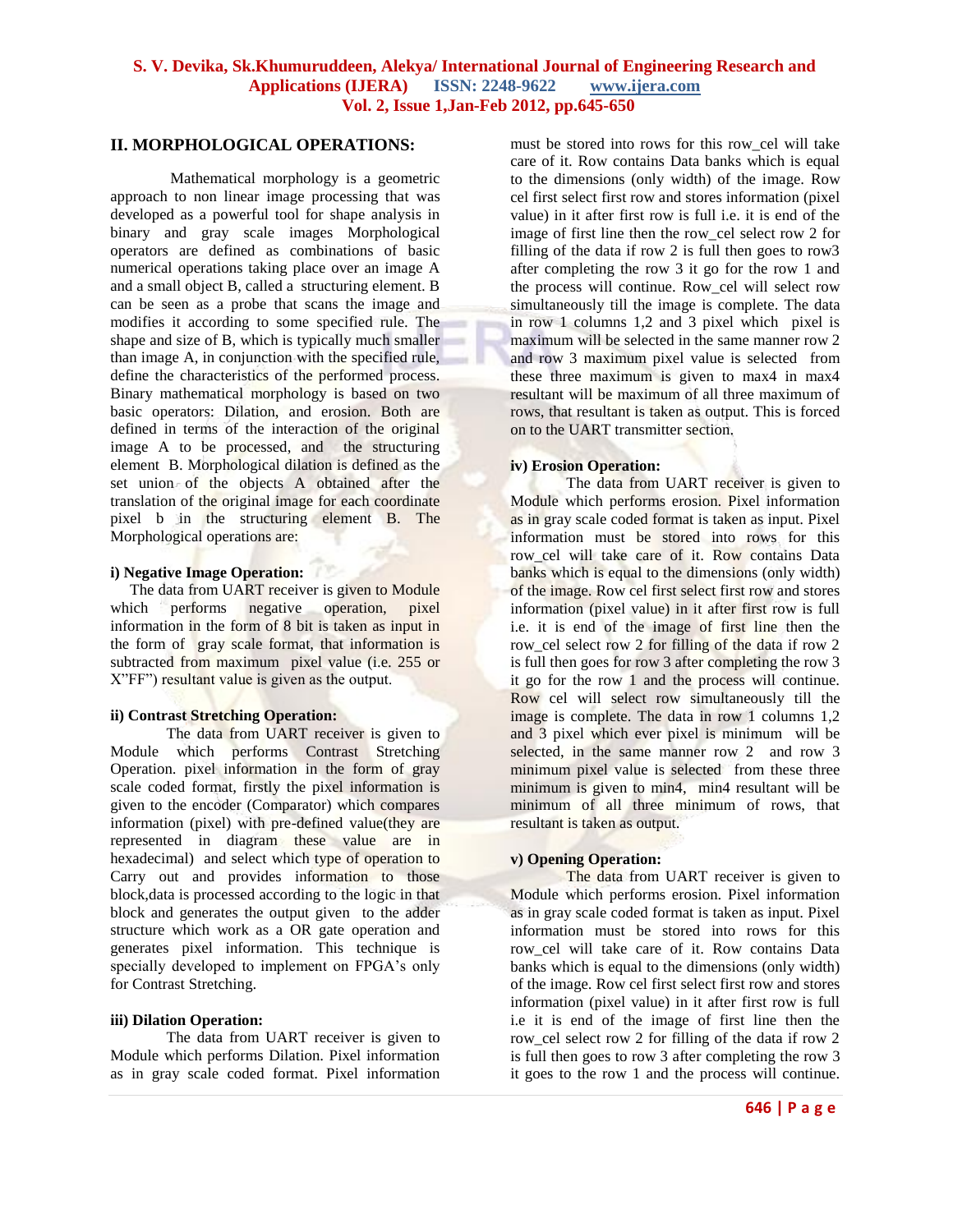Row cel will select row simultaneously till the image is complete. The data in row 1 columns 1,2 and 3 pixel which ever pixel is minimum will be selected, in the same manner row 2 and row 3 minimum pixel value is selected from these three minimum is given to min4, min4 resultant will be minimum of all three minimum of rows, that resultant pixel information must be stored into rows for this row\_cel will take care of it in dilation process. Row sel first select first row and stores information (pixel value) in it after first row is full i.e. it is end of the image of first line then the row\_cel select row 2 for filling of the data if row 2 is full then goes for row 3 after completing the row 3 it goes to the row 1 and the process will continue. Row cel will select row simultaneously till the image is complete. The data in row 1 columns 1,2 and 3 pixel which ever pixel is maximum will be selected in the same manner row 2 and row 3 maxim pixel value is selected from these three maximum is given to max4 in max 4 resultant will be maximum of all three maximum of rows, that resultant is taken as output. This is forced on to the UART transmitter section.

#### **vi) Closing Operation:**

The data from UART receiver is given to Module which performs Dilation. Pixel information as in gray scale coded format. Pixel information must be stored into rows for this row\_cel will take care of it.Row contains Data banks which is equal to the dimensions(only width) of the image. Row cel first select first row and stores information (pixel value) in it after first row is full i.e it is end of the image of first line then the row\_cel select row 2 for filling of the data if row 2 is full then goes to row3 after completing the row 3 it goes to the row 1 and the process will continue. Row cel will select row simultaneously till the image is complete. The data in row 1 columns 1,2 and 3 pixel which ever pixel is maximum will be selected in the same manner row 2 and row 3 maximum pixel value is selected from these three maximum is given to max4 in max 4 resultant will be maximum of all three maximum of rows, that resultant is given to erosion block. Row cel first select first row and stores information (pixel value) in it after first row is full i.e. it is end of the image of first line then the row\_cel select row 2 for filling of the data if row 2 is full then goes to row3 after completing the row 3 it goes to the row 1 and the process will continue. Row cel will select row simultaneously till the image is complete. The data in row 1 columns 1,2 and 3 pixel which ever pixel is

minimum will be selected, in the same manner row 2 and row 3 minimum pixel value is selected from these three minimum is given to min4, min4 resultant will be minimum of all three minimum of rows, that resultant is taken as output. This is forced on to the UART transmitter section.

#### **III. VLSI design methodologies:**

#### VHDL:VHDL [\(VHSIC](http://en.wikipedia.org/wiki/VHSIC) [hardware](http://en.wikipedia.org/wiki/Hardware_description_language)

[description language;](http://en.wikipedia.org/wiki/Hardware_description_language) VHSIC: very-highspeed [integrated circuit\)](http://en.wikipedia.org/wiki/Integrated_circuit) is a hardware description language used in [electronic design automation](http://en.wikipedia.org/wiki/Electronic_design_automation) to describe <u>[digital](http://en.wikipedia.org/wiki/Digital_electronics)</u> and [mixed-signal](http://en.wikipedia.org/wiki/Mixed-signal_integrated_circuit) systems such as [field-programmable gate arrays](http://en.wikipedia.org/wiki/Field-programmable_gate_array) and [integrated](http://en.wikipedia.org/wiki/Integrated_circuit)  [circuits.](http://en.wikipedia.org/wiki/Integrated_circuit)

VHDL is a high level description language for system and circuit design. The language supports various levels of abstraction. In contrast to regular netlist formats that supports only structural description and a Boolean entry system that supports only dataflow behavior, VHDL supports a wide range of description styles. These include structural descriptions, dataflow descriptions and behavioral descriptions. The structural and dataflow descriptions show a concurrent behavior. That is, all statements are executed concurrently, and the order of the statements is not relevant. On the other hand, behavioral descriptions are executed sequentially in processes, procedures and functions in VHDL. The behavioral descriptions resemble high-level programming languages. VHDL allows a mixture of various levels of design entry abstraction. Precision RTL Synthesis Synthesizes will accept all levels of abstraction, and minimize the amount of logic needed, resulting in a final netlist description in the technology of your choice. The Top-Down Design Flow is shown in Figure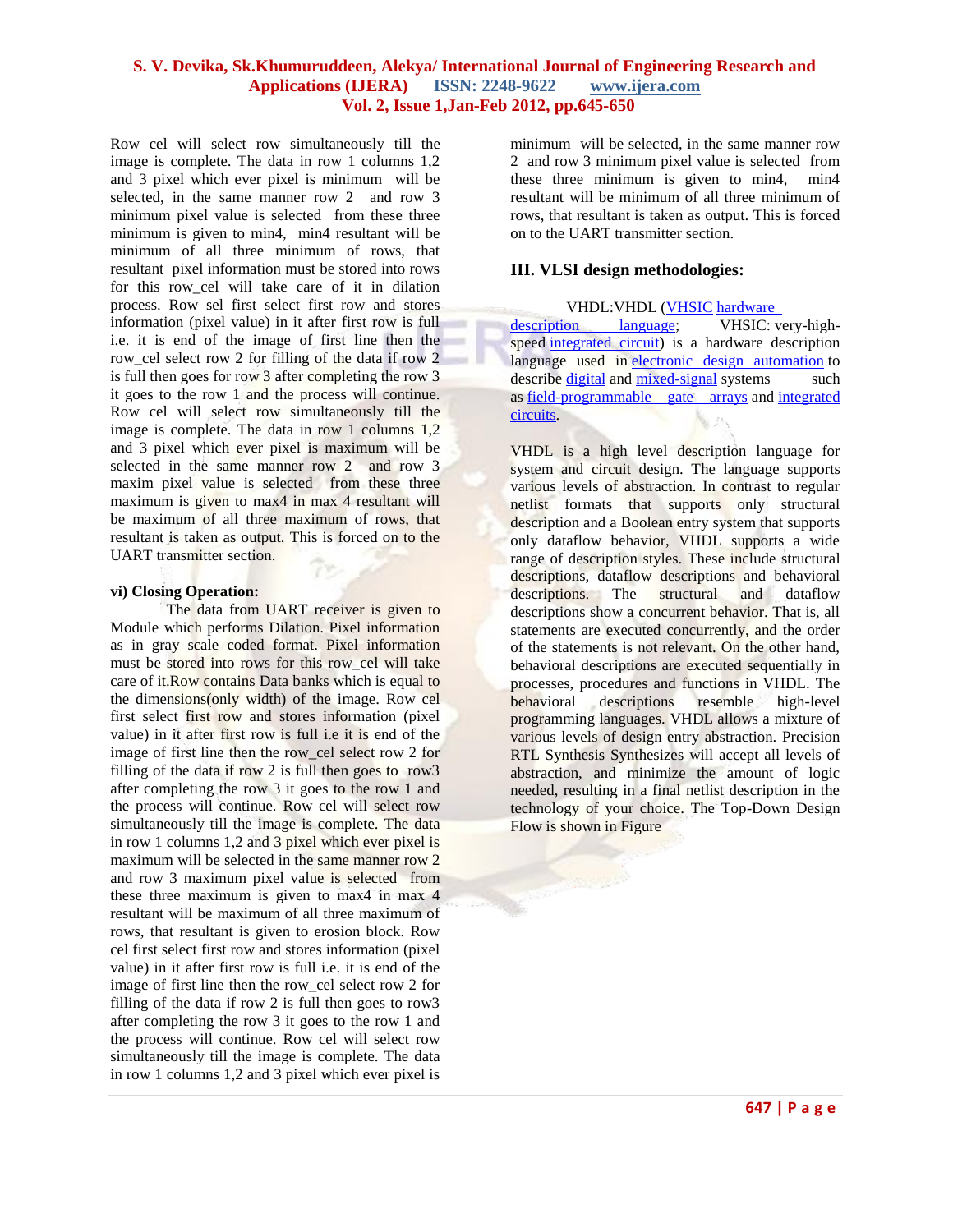

Figure : Top-Down Design Flow

VHDL is a fairly general-purpose language, and it doesn't require a simulator on which to run the code. There are many VHDL compilers, which build executable binaries. It can read and write files on the host computer, so a VHDL program can be written that generates another VHDL program to be incorporated in the design being developed. Because of this general-purpose nature, it is possible to use VHDL to write a test bench that verifies the functionality of the design using files on the host computer to define stimuli, interacts with the user, and compares results with those expected.

It is relatively easy for an inexperienced developer to produce code that simulates successfully but that cannot be synthesized into a real device, or is too large to be practical.

VHDL is not a case sensitive language. One can design hardware in a VHDL IDE (for FPGA implementation such as Xilinx ISE, Altera Quartus, or Synopsys Synplify) to produce the [RTL](http://en.wikipedia.org/wiki/Register_transfer_level) schematic of the desired circuit. After that, the generated schematic can be verified using simulation software which shows the waveforms of inputs and outputs of the circuit after generating the appropriate test bench. To generate an appropriate test bench for a particular circuit or VHDL code, the inputs have to be defined correctly. For example, for clock input, a loop process or an iterative statement is required.

The key advantage of VHDL when used for systems design is that it allows the behavior of the required system to be described (modeled) and verified (simulated) before synthesis tools translate the design into real hardware (gates and wires).

Another benefit is that VHDL allows the description of a concurrent system (many parts, each with its own sub-behavior, working together at the same time). VHDL is a [Dataflow language,](http://en.wikipedia.org/wiki/Dataflow_language) unlike procedural computing languages such as BASIC, C, and assembly code, which all run sequentially, one instruction at a time. A final point is that when a VHDL model is translated into the "gates and wires" that are mapped onto a programmable logic device such as a [CPLD](http://en.wikipedia.org/wiki/CPLD) or [FPGA,](http://en.wikipedia.org/wiki/FPGA) and then it is the actual hardware being configured, rather than the VHDL code being "executed" as if on some form of a processor chip. VHDL is frequently used for two different goals: simulation of electronic designs and synthesis of such designs. Synthesis is a process where a VHDL is compiled and mapped into an implementation technology such as an FPGA or an ASIC. Many FPGA vendors have free (or inexpensive) tools to synthesize VHDL for use with their chips, where ASIC tools are often very expensive. Not all constructs in VHDL are suitable for synthesis. For example, most constructs that explicitly deal with timing such as wait for 10 ns; are not synthesizable despite being valid for simulation. While different synthesis tools have different capabilities, there exists a common synthesizable subset of VHDL that defines what language constructs and idioms map into common hardware for many synthesis tools. A large subset of VHDL cannot be translated into hardware. This subset is known as the non-synthesizable or the simulation-only subset of VHDL and can only be used for prototyping, simulation and debugging. For example, the following code will generate a clock with the frequency of 50 MHz it can, for example, be used to drive a clock input in a design during simulation. It is, however, a simulation-only construct and cannot be implemented in hardware.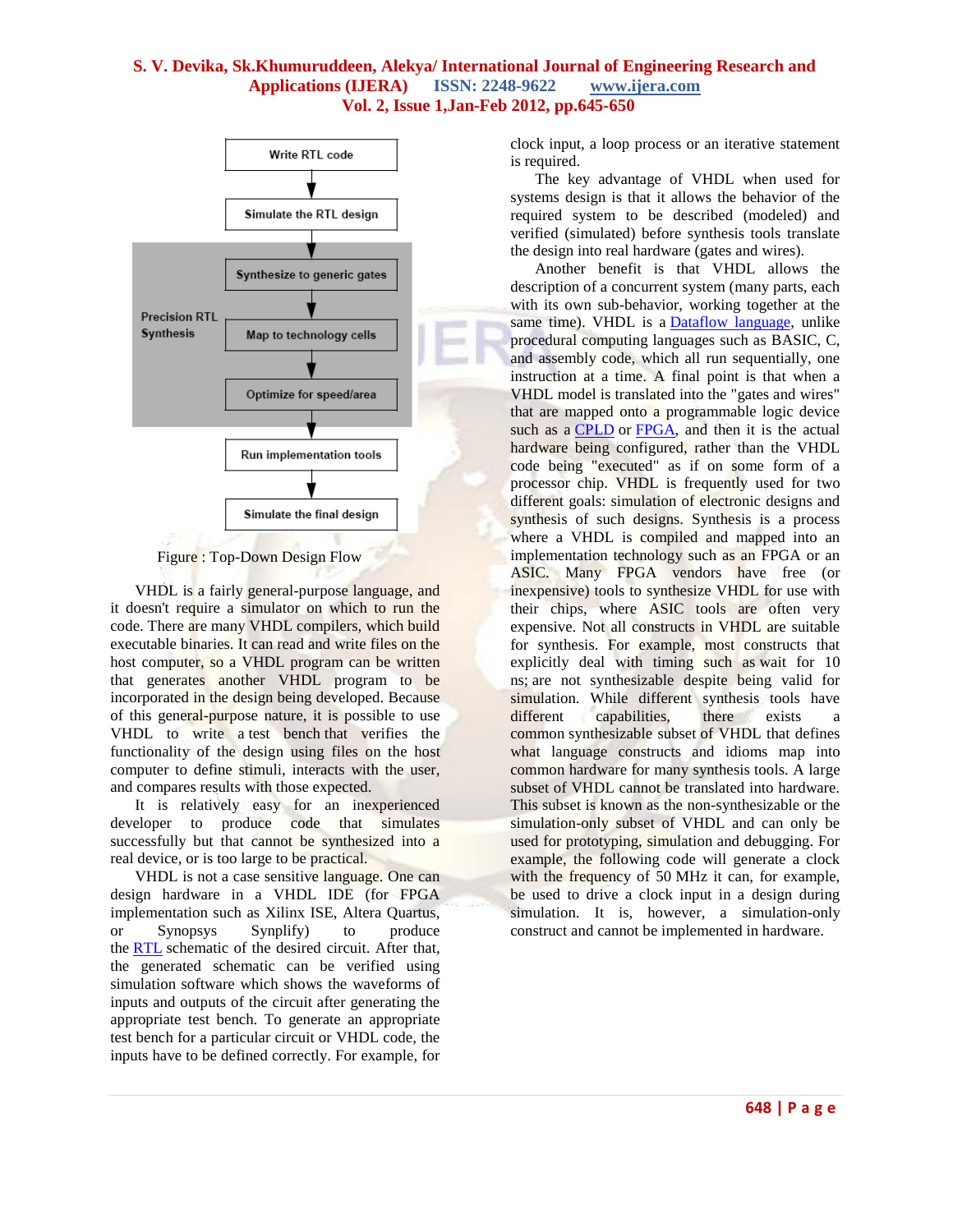# **V. SIMULATION RESULTS:**

| To wave - default                                                                |                 |                                                                                                                                                                                                                                      |                                                                                                             |                                                                                                                                                                                     |      |        |     |                    |                                                                          |                |                          |                       |         |                 |                |   |                                   |                 |                     |                                                                                 |               |
|----------------------------------------------------------------------------------|-----------------|--------------------------------------------------------------------------------------------------------------------------------------------------------------------------------------------------------------------------------------|-------------------------------------------------------------------------------------------------------------|-------------------------------------------------------------------------------------------------------------------------------------------------------------------------------------|------|--------|-----|--------------------|--------------------------------------------------------------------------|----------------|--------------------------|-----------------------|---------|-----------------|----------------|---|-----------------------------------|-----------------|---------------------|---------------------------------------------------------------------------------|---------------|
| File Edit View Add Format Tools Window                                           |                 |                                                                                                                                                                                                                                      |                                                                                                             |                                                                                                                                                                                     |      |        |     |                    |                                                                          |                |                          |                       |         |                 |                |   |                                   |                 |                     |                                                                                 |               |
| 「12日毎!!を鳴り2!異別別                                                                  |                 | \$20 1 + + + B 0 10 + BBB 0 0 2 3 3 4 X + 1   F + 3 3 4 3                                                                                                                                                                            |                                                                                                             |                                                                                                                                                                                     |      |        |     |                    |                                                                          |                |                          |                       |         |                 |                |   |                                   |                 |                     |                                                                                 |               |
|                                                                                  |                 |                                                                                                                                                                                                                                      |                                                                                                             |                                                                                                                                                                                     |      |        |     |                    |                                                                          |                |                          |                       |         |                 |                |   |                                   |                 |                     |                                                                                 |               |
| 0000                                                                             |                 |                                                                                                                                                                                                                                      |                                                                                                             |                                                                                                                                                                                     |      |        |     |                    |                                                                          |                |                          |                       |         |                 |                |   |                                   |                 |                     |                                                                                 |               |
| dock signals                                                                     |                 |                                                                                                                                                                                                                                      |                                                                                                             |                                                                                                                                                                                     |      |        |     |                    |                                                                          |                |                          |                       |         |                 |                |   |                                   |                 |                     |                                                                                 |               |
| Mijuat university 9600                                                           |                 |                                                                                                                                                                                                                                      |                                                                                                             |                                                                                                                                                                                     |      |        |     |                    |                                                                          |                |                          |                       |         |                 |                |   |                                   |                 |                     |                                                                                 |               |
| httpartprivided.px                                                               |                 |                                                                                                                                                                                                                                      |                                                                                                             |                                                                                                                                                                                     |      |        |     |                    |                                                                          |                |                          |                       |         |                 |                |   |                                   |                 |                     |                                                                                 |               |
| - New Direct                                                                     |                 |                                                                                                                                                                                                                                      |                                                                                                             |                                                                                                                                                                                     |      |        |     |                    |                                                                          |                |                          |                       |         |                 |                |   |                                   |                 |                     |                                                                                 |               |
| <sup>1</sup> August 20                                                           |                 |                                                                                                                                                                                                                                      |                                                                                                             |                                                                                                                                                                                     |      |        |     |                    |                                                                          |                |                          |                       |         |                 |                |   |                                   |                 |                     |                                                                                 |               |
| input data to uat -                                                              |                 |                                                                                                                                                                                                                                      |                                                                                                             |                                                                                                                                                                                     |      |        |     |                    |                                                                          |                |                          |                       |         |                 |                |   |                                   |                 |                     |                                                                                 |               |
| <b>Abust united</b><br>data_alter_receiver_rection =                             |                 | ΠF                                                                                                                                                                                                                                   |                                                                                                             |                                                                                                                                                                                     |      |        |     |                    |                                                                          |                |                          |                       |         |                 |                |   |                                   |                 |                     | المرابوس بالمرواط والمرواة والمزور والمراري والمراري والمساري والمصرور والمنافس |               |
| <b>B<sup>3</sup>&gt;</b> /b uat uni/udiuat n xida n                              | 196             | 223 135                                                                                                                                                                                                                              | TB.                                                                                                         | 223 196 36 207 196                                                                                                                                                                  |      |        |     |                    |                                                                          |                |                          |                       |         |                 |                |   |                                   |                 | ाड                  |                                                                                 | $-0.07 - 196$ |
| data_to_mage_processing_block                                                    |                 |                                                                                                                                                                                                                                      |                                                                                                             |                                                                                                                                                                                     |      |        |     |                    |                                                                          |                |                          |                       |         |                 |                |   |                                   |                 |                     |                                                                                 |               |
| <b>B<sup>2</sup>&gt;</b> /b_uat_unk/uutimage/piiel_in                            | 196             | 1223 133                                                                                                                                                                                                                             | 15.                                                                                                         | 223   196   196   1970   217   196   196   223   196   1970   223   198   223   234   235   237   198                                                                               |      |        |     |                    |                                                                          |                |                          |                       |         |                 |                |   | 66 223 116                        |                 |                     | 66 207 198                                                                      |               |
| позвие тари споскопу –                                                           |                 |                                                                                                                                                                                                                                      |                                                                                                             |                                                                                                                                                                                     |      |        |     |                    |                                                                          |                |                          |                       |         |                 |                |   |                                   |                 |                     |                                                                                 |               |
| D4 / /b_uat_unt/uut/maga/regative/pixebut                                        | 58              | <b>INCHE</b>                                                                                                                                                                                                                         | <b>THE R</b>                                                                                                |                                                                                                                                                                                     | ाह्य | 18 4 5 |     | <b>TARS BRAZER</b> |                                                                          |                | <b>THE REAL PROPERTY</b> |                       |         | 18 32           | 丽              |   | $0818 - 8$                        |                 |                     | 189 48 59                                                                       |               |
| carissi steading processing-                                                     |                 |                                                                                                                                                                                                                                      |                                                                                                             |                                                                                                                                                                                     |      |        |     |                    |                                                                          |                |                          |                       |         |                 |                |   |                                   |                 |                     |                                                                                 |               |
| b <sup>4</sup> /b ust unt/uslinage/contact/period                                | 217             | 1023 127                                                                                                                                                                                                                             | US.                                                                                                         | 1023 1271                                                                                                                                                                           |      |        |     |                    | NIS WEIGHTS WEIGHTS WIND IS WEIGHT                                       |                |                          |                       |         |                 |                |   |                                   |                 |                     | <b>NORTHWEIGHT OF STREET</b>                                                    |               |
| 54 / /b_uat_unt/ust/maga/contect/pielost_                                        | X.              | $(63 - 13)$                                                                                                                                                                                                                          |                                                                                                             | $\frac{32}{2}$ $\frac{32}{2}$ $\frac{32}{2}$ $\frac{32}{2}$ $\frac{32}{2}$ $\frac{32}{2}$ $\frac{32}{2}$ $\frac{32}{2}$ $\frac{32}{2}$ $\frac{32}{2}$ $\frac{32}{2}$ $\frac{32}{2}$ |      |        |     |                    |                                                                          |                |                          |                       |         | $-16 - 13 - 18$ |                |   | 18 8 5                            |                 |                     | <b>BELLET BELL</b>                                                              |               |
| inear processing block -                                                         |                 |                                                                                                                                                                                                                                      |                                                                                                             |                                                                                                                                                                                     |      |        |     |                    |                                                                          |                |                          |                       |         |                 |                |   |                                   |                 |                     |                                                                                 |               |
| B <sup>4</sup> /b_uat_unt/ustimage/ine/pielout                                   | w               |                                                                                                                                                                                                                                      |                                                                                                             |                                                                                                                                                                                     |      |        |     |                    |                                                                          |                |                          |                       |         |                 |                |   |                                   |                 |                     | <b>MODE DE DIVERSO DE 200 DE DE DIVERSO</b>                                     |               |
| 54 /b_uat_uni/uslinage/instrayi<br>B <sup>4</sup> / /b_uat_unt/uutinage/ine/row2 | 55.66<br>68     |                                                                                                                                                                                                                                      |                                                                                                             |                                                                                                                                                                                     |      |        |     |                    |                                                                          |                |                          | mm                    | distant |                 |                |   |                                   |                 |                     | mit mit der                                                                     |               |
| 5% /b_ust_unk/uslimage/inelp00                                                   |                 |                                                                                                                                                                                                                                      |                                                                                                             |                                                                                                                                                                                     |      |        |     |                    |                                                                          | $\blacksquare$ |                          | <b>600 66 768</b>     |         |                 | 123 113        |   | $-400$                            |                 |                     | HIMMIN 35 88 55 5 65 65 65 623 023 224 22                                       |               |
| <b>B<sup>4</sup></b> /b cat uni/unlinage/insip01                                 | 156             |                                                                                                                                                                                                                                      |                                                                                                             |                                                                                                                                                                                     |      |        |     |                    |                                                                          | ИW             |                          | <b>Taty</b><br>ाड     |         | TE              | 1223 1196      |   | 11(68)                            |                 | <b>CO</b>           | Tœ                                                                              |               |
| /b_ust_unklustinage/inelp10<br>в                                                 | m               |                                                                                                                                                                                                                                      |                                                                                                             |                                                                                                                                                                                     |      |        |     |                    |                                                                          |                | <b>INSTANTIAL</b>        |                       | 79      | <b>TYM</b>      |                | m |                                   |                 | to the              |                                                                                 |               |
| b <sup>4</sup> /b uat uni/ustinage/insip11                                       | 73              |                                                                                                                                                                                                                                      |                                                                                                             |                                                                                                                                                                                     |      |        |     |                    |                                                                          | ٣Ū             |                          | <b>MODE WARE (IX)</b> |         | ТX.             |                |   | <b>THE REAL PROPERTY OF STATE</b> |                 |                     | 68 223                                                                          |               |
| to the ust unit unimage free angli                                               |                 |                                                                                                                                                                                                                                      |                                                                                                             |                                                                                                                                                                                     |      |        |     |                    | and a second file                                                        |                |                          | <b>TATE THE</b>       |         | Tit er          | antazio in se  |   | mm (m                             |                 |                     | me                                                                              |               |
| b <sup>4</sup> /b uat unt/usinage/inelayg2                                       | q               |                                                                                                                                                                                                                                      |                                                                                                             |                                                                                                                                                                                     |      |        |     |                    | <b>EXECUTIVE CONTRACTOR CONTRACTOR CONTRACTOR DESCRIPTIONS</b>           |                |                          |                       |         |                 |                |   |                                   |                 |                     |                                                                                 |               |
| <sup>84</sup> /b_uat_unk/uut/mage/ine/avg3                                       | n,              |                                                                                                                                                                                                                                      |                                                                                                             |                                                                                                                                                                                     |      |        |     |                    |                                                                          |                | 100000001010101010101    |                       |         |                 |                |   | <b>HOOK OF</b>                    |                 |                     |                                                                                 |               |
| b <sup>4</sup> /b ust uni/uslinage/ine/index_col                                 | $\overline{14}$ |                                                                                                                                                                                                                                      |                                                                                                             |                                                                                                                                                                                     |      |        | mm. | mm                 | ШШН                                                                      | <u>minimu</u>  |                          | mm                    | IIIIO N |                 | шши            |   | <b>MANIFESTATION COMMIT</b>       |                 |                     |                                                                                 |               |
| Mb uat unkluutinage/inelindex tow                                                |                 |                                                                                                                                                                                                                                      |                                                                                                             |                                                                                                                                                                                     |      |        |     |                    |                                                                          |                |                          |                       |         |                 |                |   |                                   |                 |                     |                                                                                 |               |
| disting export processing block -                                                |                 |                                                                                                                                                                                                                                      |                                                                                                             |                                                                                                                                                                                     |      |        |     |                    |                                                                          |                |                          |                       |         |                 |                |   |                                   |                 |                     |                                                                                 |               |
| D <sup>4</sup> /b_uat_uni/uut/maga/excon/peel_diato                              | 闂               |                                                                                                                                                                                                                                      |                                                                                                             |                                                                                                                                                                                     |      |        |     |                    |                                                                          |                |                          |                       |         |                 |                |   | <b>DIESE</b>                      |                 |                     | 1112-723                                                                        |               |
| Moust_unMuslimage/excom/pael_exc<br>в<br>/b_uat_unk/uut/mage/ecoon/owl<br>ы      | 1551            | <b>SERIOR ANNO OCCUPANTAN IIII</b>                                                                                                                                                                                                   |                                                                                                             |                                                                                                                                                                                     |      |        | mn. | mr.                | mm :                                                                     |                |                          |                       |         |                 |                |   |                                   |                 | <b>THE TOOL ARE</b> |                                                                                 |               |
| B-4 /b_uat_unMuslimage/econom/ow2                                                | 68              | <b>A EXPERIMENTAL AND THE THE EXPERIMENT OF THE EXPENSE OF THE EXPENSE OF THE EXPENSE OF THE EXPENSE OF THE EXPENSE OF THE EXPENSE OF THE EXPENSE OF THE EXPENSE OF THE EXPENSE OF THE EXPENSE OF THE EXPENSE OF THE EXPENSE OF </b> |                                                                                                             |                                                                                                                                                                                     |      |        |     |                    |                                                                          |                |                          | millio                |         |                 | <b>HUILDER</b> |   |                                   |                 |                     | HIMMIN 222123-222123-004 02944 P                                                |               |
| Mo ust uniful image exposure of<br>o.                                            | œ,              |                                                                                                                                                                                                                                      |                                                                                                             |                                                                                                                                                                                     |      |        |     |                    | TON BODY WED BORD FOR DISPARTANCE AND A PARTICULAR AND THE SERVED OF THE |                |                          |                       |         |                 |                |   |                                   |                 | mm rmm              | mm                                                                              |               |
| /b_uat_unk/uut/mage/excoor/minf<br>п                                             | 66              |                                                                                                                                                                                                                                      |                                                                                                             |                                                                                                                                                                                     |      |        |     |                    |                                                                          |                |                          |                       |         |                 |                |   | <b>11 (86)</b>                    |                 | 1000 196            | $-100$                                                                          |               |
| b / /b_ust_unk/ust/mage/ecoon/min2                                               | 23              |                                                                                                                                                                                                                                      |                                                                                                             |                                                                                                                                                                                     |      |        |     |                    |                                                                          |                |                          |                       |         |                 |                |   |                                   | <b>BOOK 189</b> |                     |                                                                                 |               |
| <b>B-4</b> / Yb_uait_unit/uut/mage/ecolon/min3                                   | 70 66 200       |                                                                                                                                                                                                                                      |                                                                                                             |                                                                                                                                                                                     |      |        |     |                    |                                                                          |                |                          |                       |         |                 |                |   |                                   |                 |                     | <b>IN DIE VOLKEN ER EIN (1967) FR</b>                                           |               |
| b /b_ust_unk/ust/mage/economicA                                                  |                 |                                                                                                                                                                                                                                      |                                                                                                             |                                                                                                                                                                                     |      |        |     |                    |                                                                          |                |                          |                       |         |                 |                |   | <b>CONTRACTOR</b>                 |                 |                     |                                                                                 |               |
| b <sup>4</sup> /b uat uni/us/inage/ecoor/hail                                    |                 |                                                                                                                                                                                                                                      |                                                                                                             |                                                                                                                                                                                     |      |        |     |                    |                                                                          |                |                          |                       |         |                 |                |   |                                   | 1006000         |                     | 1196   136 12                                                                   |               |
| My ust unifultimage/exportment<br>в                                              |                 |                                                                                                                                                                                                                                      |                                                                                                             |                                                                                                                                                                                     |      |        |     |                    |                                                                          |                |                          |                       |         |                 |                |   |                                   | <b>BEET</b>     | 可逆                  |                                                                                 |               |
| b <sup>4</sup> /b ust uni/us/inage/econvinas3                                    |                 |                                                                                                                                                                                                                                      |                                                                                                             |                                                                                                                                                                                     |      |        |     |                    |                                                                          |                |                          |                       |         |                 |                |   | 128                               |                 |                     | <b>DAWS URKU</b>                                                                |               |
| Ab ust unit interaction made                                                     | z<br>14         |                                                                                                                                                                                                                                      |                                                                                                             |                                                                                                                                                                                     |      |        |     |                    |                                                                          |                |                          |                       |         |                 |                |   | <b>TEB</b>                        |                 |                     | <b>INTER WE</b>                                                                 |               |
| 54 /b ust uni/ustimage/expon/index_col                                           |                 |                                                                                                                                                                                                                                      | mis anni 1960 anima missa a banani ina anima anni 1970 anima a san ann an ann an ann an ann an ann a' ann a |                                                                                                                                                                                     |      |        |     |                    |                                                                          |                |                          |                       |         |                 |                |   |                                   |                 |                     | www.                                                                            |               |
| 54 / /b uat unt/uutimage/expositions no                                          |                 |                                                                                                                                                                                                                                      |                                                                                                             |                                                                                                                                                                                     |      |        |     |                    |                                                                          |                |                          |                       |         |                 |                |   |                                   |                 |                     |                                                                                 |               |
| New                                                                              | 00 rs           |                                                                                                                                                                                                                                      | 500000                                                                                                      |                                                                                                                                                                                     |      |        |     |                    | 150000                                                                   |                |                          |                       | 20000   |                 |                |   | Жm                                |                 |                     |                                                                                 |               |
| Dunor 1 B12 no                                                                   |                 |                                                                                                                                                                                                                                      |                                                                                                             |                                                                                                                                                                                     |      |        |     |                    |                                                                          |                |                          |                       |         |                 |                |   |                                   |                 |                     |                                                                                 |               |
|                                                                                  | 1               |                                                                                                                                                                                                                                      |                                                                                                             |                                                                                                                                                                                     |      |        |     |                    |                                                                          |                |                          |                       |         |                 |                |   |                                   |                 |                     |                                                                                 |               |

Fig: Simulation results for top module

# **III. COMPARISIONS**

| DSP                                            | <b>FPGA</b>                                      |
|------------------------------------------------|--------------------------------------------------|
| Speed is low                                   | Speed is high                                    |
| Single image<br>processing on a<br>single chip | Multiple image<br>processing on a single<br>chip |
| Low performance                                | High performance                                 |
| Low reliability                                | High reliability                                 |

# **V. CONCLUSION**

A low-cost image processing system for real time applications with educational purposes has been presented. The system takes advantages of the available resources in a Nexis II system based on the Xilinx FPGA Spartan 3E.The described FPGAbased real-time image processing system was shown to provide a very good tool for further computer vision applications. At the same time, it is worthwhile to mention the educational value of the developed prototype as a laboratory tool in modern digital system courses. It combines hardware and software to achieve accurate as well as a considerably high performance, which can be accounted to the efficient parallel implementation so that the speed is increased.

It is well known that there are many different learning styles. Some people learn better by reading books, others through a verbal explanation, while others learn most effectively through application. The goal of this project is to add another tool to the learning style, one focused on a visual learning style. By developing an application to demonstrate some tools of morphological image processing, the goal is to add another tool to the learning processes.

# **REFERENCES**

- [1] C.T. Johnston, K.T.Gribbon, D.G.Bailey, "Implementing Image Processing Algorithms on FPGAs", Eleventh Electronics New Zealand Conference, Palmerston North, New Zealand, 2004.
- [2] D.G. Bariamis, D.K. Iakovidis, D.E. Maroulis, S. A. Karkanis, "An FPGA-based Architecture for Real Time Image Feature Extraction", Proceedings of the 17th International Conference on Pattern Recognition, August 23-26, Cambridge, UK, 2004.
- [3] Bruce A. Draper, J. Ross Beveridge, A.P. Willem Böhm, Charles Ross, Monica Chaw the, "Accelerated Image Processing on FPGAs", IEEE Transactions on Image Processing, Vol. 12, No. 12. Pp. 1543-1551, 2003.
- [4] A. Castillo, J. Vázquez, J. Ortegón y C. Rodriguez, "Prácticas de laboratorio Para estudiantes de ingeniería con FPGA", IEEE Latin America Transactions, Vol. 6, No.2, pp. 130-136, 2008.
- [5] K. T. Gribbon, D. G. Bailey and C. T. Johnston, "Design Patterns for Image Processing Algorithm Development on FPGAs", TENCON 2005,pp. 1-6, November 21-24, 2005.
- [6] Bob L. Sturm and Jerry D. Gibson, "Signals and Systems Using MATLAB: An Integrated Suite of Applications for Exploring and Teaching Media Signal Processing", 35th ASEE/IEEE Frontiers in Education Conference, pp. 21-25, October 19 – 22, Indianapolis, Indiana,USA,2005.
- [7] Javier Vicente, Begoña García, Ibon Ruiz, Amaia Méndez, Oscar Lage,"EasySP: Nueva Aplicación